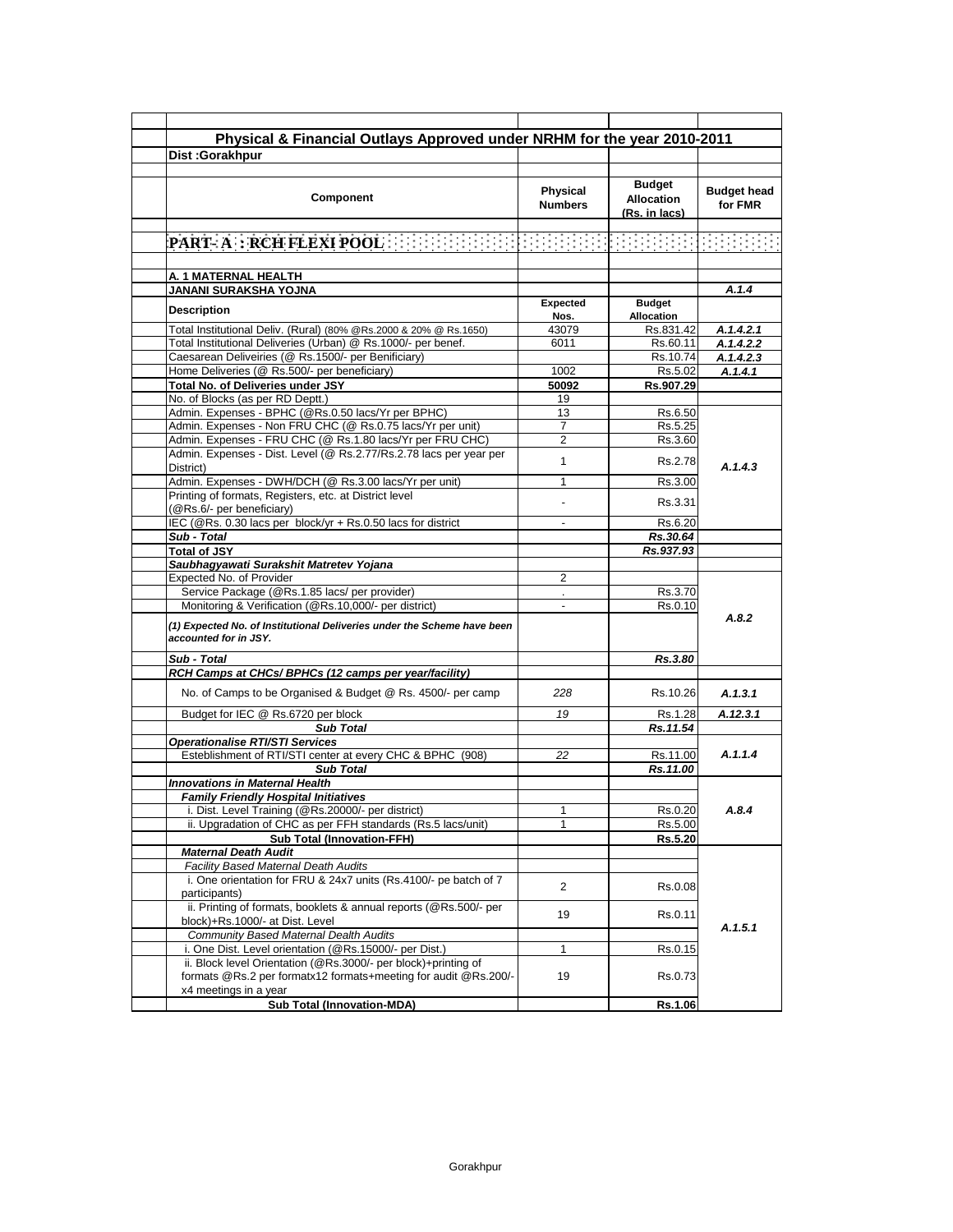| Component                                                                                                                  | <b>Physical</b><br><b>Numbers</b> | <b>Budget</b><br><b>Allocation</b><br>(Rs. in lacs) | <b>Budget head</b><br>for FMR |
|----------------------------------------------------------------------------------------------------------------------------|-----------------------------------|-----------------------------------------------------|-------------------------------|
| <b>Pregnant Women &amp; Child Tracking</b>                                                                                 |                                   |                                                     |                               |
| i. Orientation Workshop                                                                                                    |                                   |                                                     |                               |
| (a) At Dist. Level                                                                                                         | 1                                 | Rs.0.31                                             | A.10.3                        |
| (b) At Block Level @ Rs.6500/- block                                                                                       | 19                                | Rs.1.24                                             |                               |
| ii. Printing of formats (730 format/block @Rs.2 per format)<br>Sub Total (Innovation-Preg. Women & child tracking)         | 13870                             | Rs.0.28<br>Rs.1.83                                  |                               |
| <b>Strengthening of Sub Centers Accridited under JSY</b>                                                                   |                                   |                                                     |                               |
| Dissemination meeting in the District @ Rs 5000/-                                                                          | 1                                 | Rs.0.05                                             |                               |
| Upgradation of Sub Centre in Dist (From State Level)                                                                       | 93                                | Rs.0.00                                             | A.1.1.5                       |
| Sub Total (Innovation-S.C. Accridited under JSY))                                                                          |                                   | <b>Rs.0.05</b>                                      |                               |
| Sub Total (Innovation in Maternal Health)                                                                                  |                                   | Rs.8.14                                             |                               |
| Sub-Total (Maternal Health)                                                                                                |                                   | Rs.972.41                                           |                               |
| <b>A.2 CHILD HEALTH</b>                                                                                                    |                                   |                                                     |                               |
| <b>Comprehensive Child Survival Programme (CCSP)</b>                                                                       |                                   |                                                     |                               |
| CCSP Training - FBNC (in 1st & 2nd phase districts only)                                                                   |                                   |                                                     |                               |
| Training Site - District Women Hospital<br>Expected No. of Participants                                                    | 12                                |                                                     |                               |
|                                                                                                                            |                                   |                                                     |                               |
| No. of Batches to be Organised and Budget @ Rs.12,000 per Batch                                                            | $\overline{2}$                    | Rs.0.24                                             | A.11.5.2                      |
| No. of Batches to be Supervised and Budget @ Rs.3,200 per Batch                                                            | $\mathbf{1}$                      | Rs.0.03                                             |                               |
| Sub - Total<br>Training at Medical College under CCSP Prog                                                                 |                                   | Rs.0.272                                            |                               |
| Support staff to Medical Collage                                                                                           |                                   | Rs.0.00                                             |                               |
| Physicians training/F-IMNCI                                                                                                |                                   | Rs.0.00                                             | A.11.5.2                      |
| <b>Sub Total</b>                                                                                                           |                                   | Rs.0.000                                            |                               |
| <b>CCSP Training - NSSK (in 3rd phase districts only)</b>                                                                  |                                   |                                                     |                               |
| Training Site - District Women Hospital                                                                                    |                                   |                                                     |                               |
| <b>Expected No. of Participants</b>                                                                                        |                                   |                                                     |                               |
| No. of Batches to be Organised and Budget @ Rs.38,500 per Batch                                                            | $\Omega$                          | Rs.0.00                                             | A.11.5.5                      |
| No. of Batches to be Supervised and Budget @ Rs.3,500 per Batch                                                            | $\Omega$                          | Rs.0.00                                             |                               |
| Sub - Total                                                                                                                |                                   | Rs.0.00                                             |                               |
| CCSP Training of ASHAs, ANMs, LHVs - (1st & 2nd Phase<br>Districts)                                                        |                                   |                                                     |                               |
| Expected No. of Participants (approx. 24 per batch)                                                                        | 400                               |                                                     |                               |
| No. of Batches to be Organised and Budget @ Rs.1,65,000 per Batch                                                          | 16                                | Rs.26.40                                            | A.11.5.1                      |
| No. of Batches of ToT and Budget @ Rs.2,39,000 per Batch                                                                   | 0                                 | Rs.0.00                                             |                               |
| Sub - Total                                                                                                                |                                   | Rs.26.40                                            |                               |
| CCSP Training of ASHAs, ANMs, LHVs - (3rd Phase Districts)<br>Expected No. of Participants (approx. 24 per batch)          | 0                                 |                                                     |                               |
| No. of Batches to be Organised and Budget @ Rs.1,65,000 per Batch                                                          | 0                                 | Rs.0.00                                             | A.11.5.1                      |
| No. of Batches of ToT and Budget @ Rs.2,39,000 per Batch                                                                   | 0                                 | Rs.0.00                                             |                               |
| Sub - Total                                                                                                                |                                   | <b>Rs.0.000</b>                                     |                               |
| CCSP Training of Supervisors (in 1st & 2nd phase districts<br>only)                                                        |                                   |                                                     |                               |
| No. of Batches (16 participants) to be Organised and Budget @<br>Rs.24,500 per Batch                                       | 29                                | Rs.7.105                                            | A.11.5.1                      |
| No. of Batches to be Supervised and Budget for Observer Visit @<br>Rs.3,200 per Batch                                      | 4                                 | Rs.0.13                                             |                               |
| Sub - Total                                                                                                                |                                   | Rs.7.233                                            |                               |
| <b>Site Stregthening</b>                                                                                                   |                                   |                                                     |                               |
| Strengthening of FBNC/NSSK Site (@ Rs.30,000/- per site)                                                                   | $\mathbf{1}$                      | Rs.0.30                                             | A.11.5.1                      |
| Strengthening of CCSP Training Site (@ Rs.2,33,500/- per site)                                                             | 0                                 | Rs.0.00                                             |                               |
| <b>Sub Total</b>                                                                                                           |                                   | Rs.0.30                                             |                               |
| Establishment, Operationalisation & Construction of SNCU<br>Establishment and Operating Exp. Of old SNCU in 7 Dist. @Rs.25 |                                   |                                                     |                               |
| lacs                                                                                                                       | 0                                 | Rs.0.0                                              | A.2.2                         |
| Construction of of new SNCU in 5 Dist. (@Rs.30 lacs)                                                                       | 0                                 | Rs.0.0                                              | A.9.2.2                       |
| Sub - Total                                                                                                                |                                   | Rs.0.0                                              |                               |
| Infant death audit ( Aligarh & Banda only)                                                                                 |                                   |                                                     |                               |
| No. of blocks in the district                                                                                              | 0                                 | Rs.0.0                                              | A.2.8                         |
| Sub - Total                                                                                                                |                                   | Rs.0.00                                             |                               |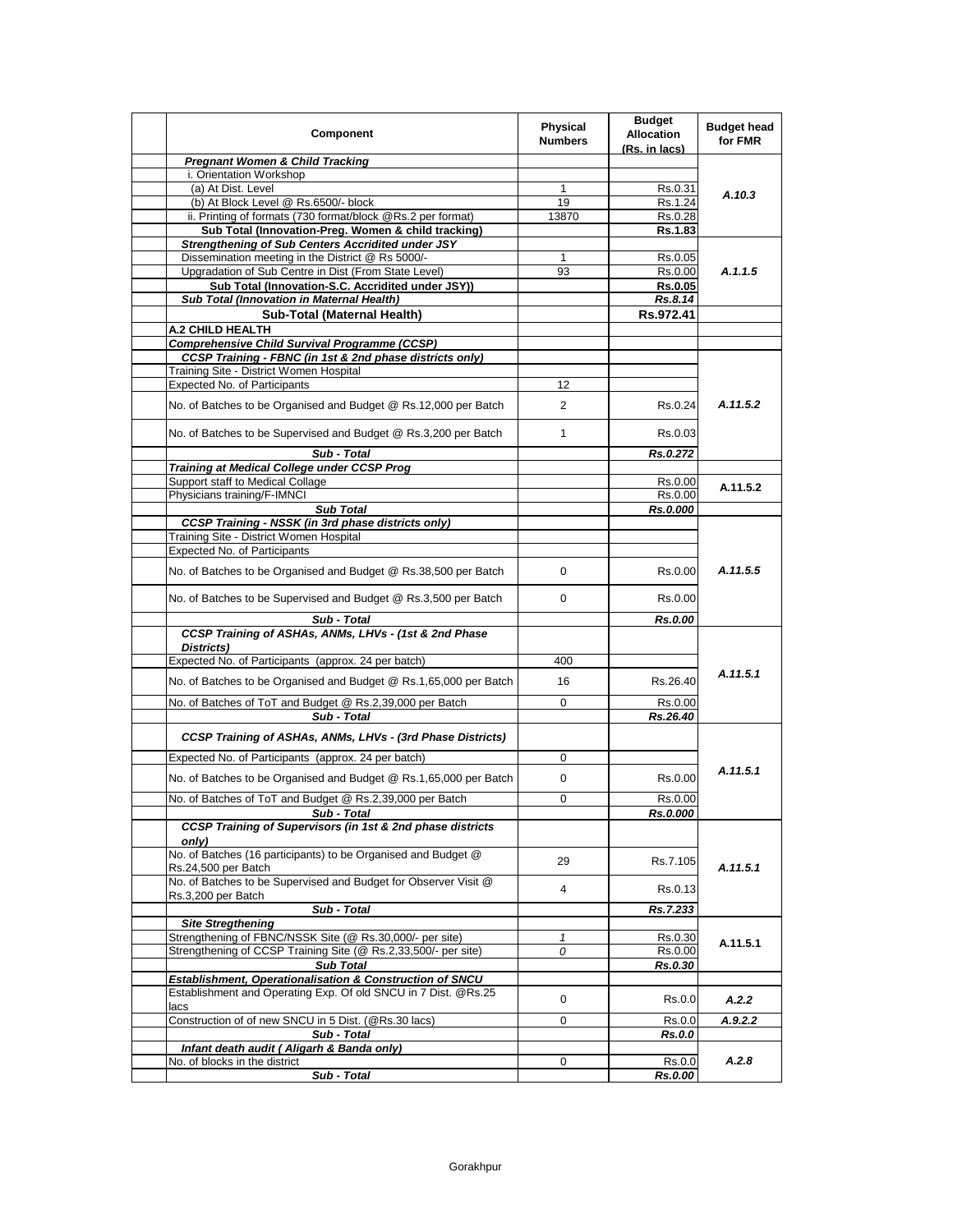| Component                                                                                                                  | <b>Physical</b><br><b>Numbers</b> | <b>Budget</b><br><b>Allocation</b><br>(Rs. in lacs) | <b>Budget head</b><br>for FMR |
|----------------------------------------------------------------------------------------------------------------------------|-----------------------------------|-----------------------------------------------------|-------------------------------|
| Infant & Young Child feeding (IYCF)                                                                                        |                                   |                                                     |                               |
| Mass Awareness Campaign during World Breastfeeding Week                                                                    | 1                                 | Rs.0.50                                             | A.2.5                         |
| Sub - Total                                                                                                                |                                   | <b>Rs.0.50</b>                                      |                               |
| Supportive Supervision through Reputed Institutions (for 1st<br>& 2nd pase districts only)                                 |                                   |                                                     |                               |
| One Supervisor per block @ Rs.5,000/- p.m. for 12 months                                                                   | 0                                 | Rs.0.0                                              |                               |
| Mobility for supervisors @ Rs.3,000/- p.m. for 12 months                                                                   | 0                                 | Rs.0.0                                              |                               |
| Institutional support @ Rs.5,000/- p.m. for 12 months                                                                      | 0                                 | Rs.0.0                                              |                               |
| Sub - Total                                                                                                                |                                   | Rs.0.00                                             |                               |
| Sub-Total (CCSP)                                                                                                           |                                   | Rs.34.71                                            |                               |
| Implementation of Bal Swasthya Poshan Mah (BSPM)                                                                           |                                   |                                                     |                               |
| Joint Meetings of Health & ICDS - 2 Planning Meetings at District<br>Level in a year @ Rs. 5000/- per meeting for 2 Rounds | 1 Dist.                           | Rs.0.10                                             |                               |
| Joint planning meeting of health and ICDS at Block level Rs. 2000 per<br>meeting for 2 rounds                              | 19 Blocks                         | Rs.0.76                                             |                               |
| Joint Orientation of ASHAs & ANMs (@Rs. 25/- per participant) for 2<br>Rounds                                              | 4307 ANM and<br>AWW               | Rs.2.15                                             | A.2.7                         |
| Printing of Guidelines, Reporting & Monitoring Formats (@ Rs.2,000/- per<br>block/round) for 2 rounds                      | 19 Blocks                         | Rs.0.76                                             |                               |
| Dissemination meeting at District level Rs. 5000 per meeting per<br>District for 2 Rounds                                  | 1 Dist.                           | Rs.0.10                                             |                               |
| Sub - Total                                                                                                                |                                   | Rs.3.87                                             |                               |
| <b>School Health Programme</b>                                                                                             |                                   |                                                     |                               |
| Total No. of Blocks in the district                                                                                        | 19                                |                                                     |                               |
| No. of Schools to be covered (60 Schools per block)                                                                        | 1140                              |                                                     |                               |
| District Sensitization workshop                                                                                            | 1                                 | Rs. 0.15                                            |                               |
| Contingencies for printing of Health Card, etc. (@Rs.500/- per school)                                                     | 1140                              | Rs. 5.70                                            |                               |
| Budget for Mobility (@Rs.300 per visit x 1 visit)                                                                          | 1140                              | Rs. 3.42                                            |                               |
| Sub Total (Prog. Implementation)                                                                                           |                                   | Rs. 9.27                                            |                               |
| Traning program for 40 schools per block (where                                                                            |                                   |                                                     |                               |
|                                                                                                                            | 760                               |                                                     |                               |
| program is already running)                                                                                                |                                   |                                                     |                               |
| Training of District Trainers- Honorarium to district traininer @ Rs. 350<br>*2days                                        | 3                                 | Rs. 0.02                                            |                               |
| Honorarium to traininees from block@ Rs. 400 *2days per block                                                              | 57                                | Rs. 0.46                                            | A.2.4                         |
| Training of Block Trainers - Honorarium to block resource persons @<br>Rs. 300 *2days*2 batches per block                  | 57                                | Rs. 0.68                                            |                               |
| Honararium to Teachers @ Rs. 250*2 teachers per school *2 days                                                             | 1520                              | Rs. 7.60                                            |                               |
| <b>Sub Total (Training)</b>                                                                                                |                                   | Rs. 8.76                                            |                               |
| For training program unspent balance is available at the district                                                          |                                   | Rs. 5.58                                            |                               |
| <b>Actual Allocation for training</b>                                                                                      |                                   | Rs. 3.18                                            |                               |
| Weighing scale, Ht./Wt Charts, Measuring tape etc. @ Rs1000 per<br>school x 20 new schools/block                           | 380                               | Rs. 0.00                                            |                               |
| Procurement of IFA tablets (30 mg tablets) for all schools                                                                 | 17100000                          | Rs. 0.00                                            |                               |
| Procurement of deworming tablets for all schools                                                                           | 342000                            | Rs. 0.00                                            |                               |
| <b>Sub Total (Procurement)</b>                                                                                             |                                   | Rs. 0.00                                            |                               |
| <b>Total (School Health)</b>                                                                                               |                                   | Rs. 12.45                                           |                               |
| <b>Total (Child Health)</b>                                                                                                |                                   | Rs.51.03                                            |                               |
|                                                                                                                            |                                   |                                                     |                               |
| A3. Family Planning<br><b>Terminal/Limiting Methods</b>                                                                    |                                   |                                                     | A.3.1                         |
| Dissemination of manuals on sterilization standards & quality                                                              |                                   |                                                     |                               |
| assurance of sterilization services                                                                                        | $\mathbf{1}$                      | Rs. 0.40                                            | A.3.1.1                       |
| NSV Camps in Districts (6 camps/dist. @ Rs.35,000/- per camp)                                                              | 6                                 | Rs. 2.10                                            | A.3.1.3                       |
| Compensation for Female Sterilization                                                                                      | 16090                             | Rs. 160.90                                          | A.3.1.4                       |
| <b>Compensation for Male Sterilization</b>                                                                                 | 29                                | Rs. 0.44                                            | A.3.1.5                       |
| Accrediation of private providers of sterilization services                                                                |                                   |                                                     |                               |
| <b>Female Sterilization</b>                                                                                                |                                   | Rs. 0.50                                            | A.3.1.6                       |
| Male Sterilization (NSV)                                                                                                   |                                   | Rs. 0.10                                            |                               |
| <b>Spacing Methods</b>                                                                                                     |                                   |                                                     | A.3.2                         |
| IUD services at health facilities/compensation                                                                             | 32391                             | Rs. 6.48                                            | A.3.2.2                       |
| Accrediation of private providers of IUD services                                                                          |                                   | Rs. 0.05                                            | A.3.2.3                       |
| Family Welfare Counsellor@9000 per month                                                                                   | 3                                 | Rs. 3.24                                            | A.9.1.5                       |
| <b>Sub Total</b>                                                                                                           |                                   | Rs. 174.20                                          |                               |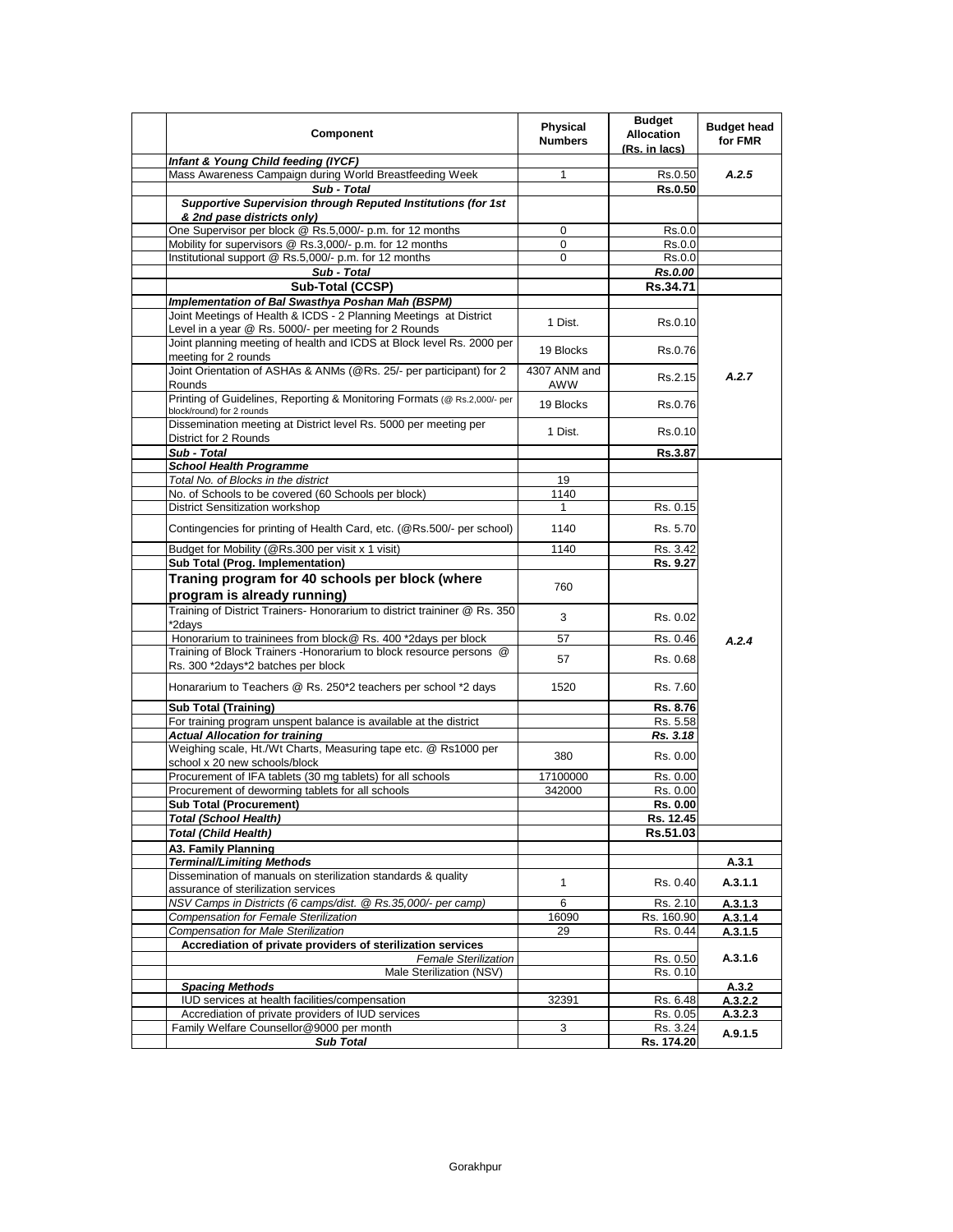| Component                                                                                                                                                                     | <b>Physical</b><br><b>Numbers</b> | <b>Budget</b><br><b>Allocation</b><br>(Rs. in lacs) | <b>Budget head</b><br>for FMR |
|-------------------------------------------------------------------------------------------------------------------------------------------------------------------------------|-----------------------------------|-----------------------------------------------------|-------------------------------|
| <b>PCPNDT and Sex-Ratio</b>                                                                                                                                                   |                                   |                                                     |                               |
| Visit of District Inspection & Monitoring Committee                                                                                                                           | 10                                | Rs. 0.10                                            | A.8.1                         |
| Sensitization Workshop at District level                                                                                                                                      | 1                                 | Rs. 0.40                                            |                               |
| Organising Competions at Inter/Degree Colleges                                                                                                                                | 3                                 | Rs. 0.10                                            |                               |
| Orientation of members of Dist advisory committee at Division                                                                                                                 |                                   | Rs. 0.10                                            |                               |
| <b>IEC Activities &amp; Conigency</b>                                                                                                                                         |                                   |                                                     |                               |
| <b>IEC Activities</b>                                                                                                                                                         |                                   | Rs. 0.60                                            |                               |
| Contigency                                                                                                                                                                    |                                   | Rs. 0.06                                            | A.12.4                        |
| TA/DA to Dist. level Staff for attending workshop, training, meetings                                                                                                         |                                   | Rs. 0.20                                            |                               |
| <b>Sub Total</b>                                                                                                                                                              |                                   | Rs. 1.56                                            |                               |
| <b>Sub-Total (Family Planning)</b>                                                                                                                                            |                                   | Rs.175.76                                           |                               |
| A.4 ARSH                                                                                                                                                                      |                                   |                                                     |                               |
| Saloni Scheme                                                                                                                                                                 |                                   |                                                     |                               |
| No. of Blocks in District                                                                                                                                                     | 19                                |                                                     |                               |
| No. of Schools to be covered (10 Schools per block)                                                                                                                           | 190                               |                                                     | A.4.1                         |
| No. of Benificiaries (150 per school)                                                                                                                                         | 28500                             |                                                     |                               |
| Sensitization Workshop at District level                                                                                                                                      | $\mathbf{1}$                      | Rs. 0.15                                            |                               |
| Budget for Visit of Medical Team (@Rs.300/- per visit x 2 visits per                                                                                                          |                                   |                                                     |                               |
| school)<br>Budget for Preparing Saloni Sabha (Rs.300/- p.m. per school x 10                                                                                                   | 380                               | Rs. 1.14                                            | A.4.2                         |
| months)                                                                                                                                                                       | 1900                              | Rs. 5.70                                            |                               |
| Procurement of IFA tablets (100 mg tablets) for all schools                                                                                                                   | 1368000                           | Rs.0.00                                             |                               |
| Procurement of deworming tablets for all schools 2 tab/Benf.                                                                                                                  | 57000                             | Rs.0.00                                             | A.13.2.5                      |
| Sub-Total (Adolescent Health)                                                                                                                                                 |                                   | Rs.6.99                                             |                               |
| A.5 Urban RCH                                                                                                                                                                 |                                   |                                                     |                               |
| <b>Urban RCH plan /activities</b>                                                                                                                                             |                                   |                                                     |                               |
| <b>Building</b>                                                                                                                                                               | 6                                 | 5.04                                                |                               |
| Manpower(1Doctor @ 24000/month,1Staff Nurse@ 15000/month,2<br>ANMs@9000/month,2 Security guards @ 4000/month,1 Ayah                                                           | 6                                 | 51.12                                               |                               |
| 4000/month,& 1 Sweeper 2000/month                                                                                                                                             |                                   |                                                     |                               |
| Other Expenses                                                                                                                                                                | 6                                 | 2.45                                                | A.5.1                         |
| <b>IEC</b>                                                                                                                                                                    | 6                                 | 0.6                                                 |                               |
|                                                                                                                                                                               |                                   |                                                     |                               |
| <b>Subtotal</b>                                                                                                                                                               |                                   | 59.21                                               |                               |
| The cost of Drugs(Rs 10,000/month/Health post) and consumables(Rs 3,000/month/Health Post) for Urban RCH amounting<br>to Rs 9.36 Lacs would be met from the Mission Flexipool |                                   |                                                     |                               |
| <b>A9. INFRASTRUCTURE &amp; HR</b>                                                                                                                                            |                                   |                                                     |                               |
| <b>Contractual Staff &amp; Services</b>                                                                                                                                       |                                   |                                                     |                               |
| <b>Position</b>                                                                                                                                                               | No.                               | <b>Budget</b>                                       |                               |
| Contractual ANM (@Rs.9000/- pm)                                                                                                                                               | 35                                | Rs. 37.80                                           | A.9.1.1                       |
| Staff Nurse in the district (@Rs.15000/- pm)                                                                                                                                  | 35                                | Rs. 63.00                                           | A.9.1.3                       |
| MBBS (Male/Female) @ Rs.30000/- pm                                                                                                                                            | 21                                | Rs. 75.60                                           |                               |
| Specialist at On Call basis for CHC (@ Rs.1000/- per visit) No. of calls<br>for 6 moths                                                                                       | 100                               | Rs. 1.00                                            |                               |
| Specialist at On Call basis for Dist. Hospital (Male)/DCH(@ Rs.1000/-<br>per visit)                                                                                           | 200                               | Rs. 2.00                                            | A.9.1.4                       |
| Specialist at Dist. Hospital (Male)/DCH(@ Rs.40000/- pm for<br>MS/MD/MDS & @Rs.35000/- for Diploma holders)                                                                   | 2                                 | Rs. 8.40                                            |                               |
| Specialist at DWH/DCH (@ Rs.40000/- pm for MS/MD/MDS &<br>@Rs.35000/- for Diploma holders)/MBBS(LMO if already on contract)                                                   | 3                                 | Rs. 12.60                                           |                               |
| Paramedical staff/LT for CHC (@ Rs.9000/- pm)                                                                                                                                 | 9                                 | Rs. 9.72                                            |                               |
| Paramedical staff for DH/DWH/DCH (@ Rs.9000/- pm)                                                                                                                             | 2                                 | Rs. 2.16                                            | A.9.1.5                       |
| Data Assistant (@ Rs.8000/- pm)                                                                                                                                               | 2                                 | Rs. 1.92                                            |                               |
| <b>Sub-Total (Human Resources)</b>                                                                                                                                            |                                   | Rs.214.20                                           |                               |
| A.10. INSTITUTIONAL STRENGTHENING                                                                                                                                             |                                   |                                                     |                               |
| Logistics Management/Improvement                                                                                                                                              |                                   |                                                     |                               |
| <b>Stregthening of Logistic Management</b>                                                                                                                                    |                                   |                                                     |                               |
| Divisional logistic management                                                                                                                                                | $\mathbf{1}$                      | Rs. 9.16                                            |                               |
| <b>Transportation of Logistic</b>                                                                                                                                             |                                   |                                                     |                               |
| Divisional level @ Rs 50000/-                                                                                                                                                 | 1                                 | Rs. 0.50                                            | A.10.2                        |
| District level @ Rs 30000/-                                                                                                                                                   | 1                                 | Rs. 0.30                                            |                               |
| Block level @ Rs 12000/-                                                                                                                                                      | 19                                | Rs. 2.28                                            |                               |
|                                                                                                                                                                               |                                   |                                                     |                               |
| <b>Sub-Total (Logistics Strengthening)</b>                                                                                                                                    |                                   | Rs.12.24                                            |                               |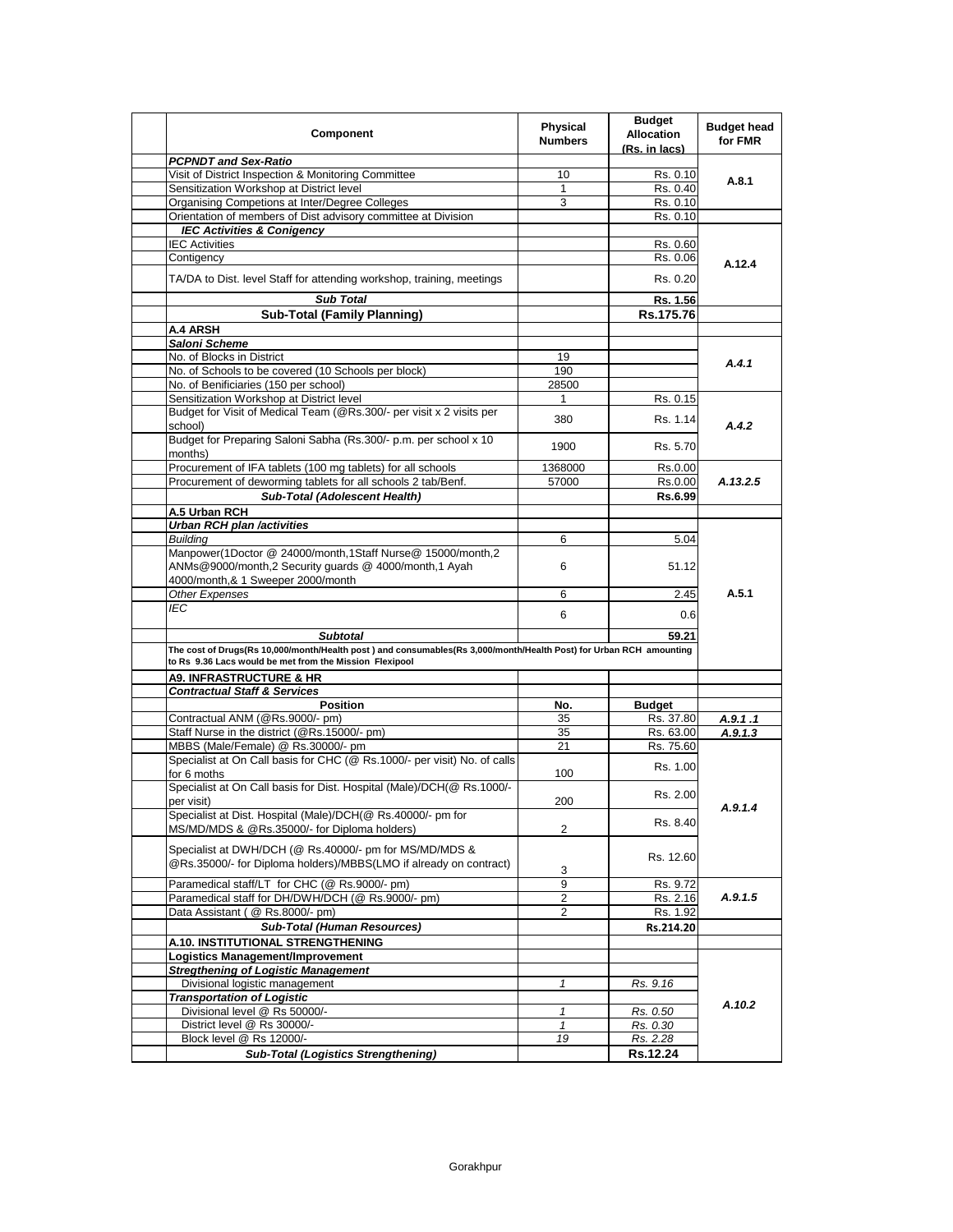| Component                                                                                           | <b>Physical</b><br><b>Numbers</b> | <b>Budget</b><br><b>Allocation</b><br><u>(Rs. in lacs)</u> | <b>Budget head</b><br>for FMR |
|-----------------------------------------------------------------------------------------------------|-----------------------------------|------------------------------------------------------------|-------------------------------|
| <b>Rent for Sub-Centres</b>                                                                         |                                   |                                                            |                               |
| No. of SCs in Rented Bldgs & Budget @ Rs. 250/- p.m.                                                | 397                               | Rs.11.91                                                   | A.10.4                        |
| <b>Sub-Total (Sub Center Rent)</b>                                                                  |                                   | Rs.11.91                                                   |                               |
| <b>A.11 TRAINING</b>                                                                                |                                   |                                                            |                               |
| <b>Training- Skill Birth Attendant</b>                                                              |                                   |                                                            |                               |
| <b>Training at DWH/Combined Hosp</b>                                                                |                                   |                                                            |                               |
| Target at DWH                                                                                       | 44                                |                                                            |                               |
| No. of Particpants per batch                                                                        | 4                                 |                                                            |                               |
| No. of Batches                                                                                      | 11                                | Rs.12.15                                                   |                               |
| New Site Stregthening at DWH                                                                        | $\blacksquare$                    |                                                            |                               |
| Existing site stregthening                                                                          |                                   | Rs.0.40                                                    |                               |
| Sub-Total (DWH-SBA)                                                                                 |                                   | Rs.12.55                                                   |                               |
| <b>Training at FRU/24X7</b>                                                                         |                                   |                                                            | A.11.3.1                      |
| Name of the selected Training Site FRU/24X7                                                         | Sahjanwa                          |                                                            |                               |
| Target at FRU/24X7                                                                                  | 24                                |                                                            |                               |
| No. of Particpants per batch                                                                        | 4                                 |                                                            |                               |
| No. of Batches                                                                                      | 6                                 | Rs.6.63                                                    |                               |
| New Site Stregthening at FRU                                                                        | $\blacksquare$                    | Rs.0.00                                                    |                               |
| Existing site stregthening                                                                          |                                   | Rs.0.40                                                    |                               |
|                                                                                                     |                                   |                                                            |                               |
| Sub-Total (FRU-SBA)                                                                                 |                                   | <b>Rs.7.03</b>                                             |                               |
| Sub-Total(SBA Training)                                                                             |                                   | Rs.19.57                                                   |                               |
| A.14 PROGRAM MANAGEMENT                                                                             |                                   |                                                            |                               |
| Personal & Other Expense of Dist. PMU (Rs.94500/- pm)                                               | 1                                 | Rs.11.34                                                   | A.14.2                        |
| Operational Cost (Rs. 60000/- pm)                                                                   | 1                                 | Rs.7.20                                                    | A.14.4                        |
| Sub-Total (Program Management)                                                                      |                                   | Rs.18.54                                                   |                               |
| <b>Total for RCH Flexipool (Part A)</b>                                                             |                                   | Rs.1,541.86                                                |                               |
|                                                                                                     |                                   |                                                            |                               |
| Part B - Mission Flexipools - An and a contract of the contract of the contract of the contract of  |                                   |                                                            |                               |
|                                                                                                     | Physical                          | <b>Budget</b>                                              | <b>Budget head</b>            |
|                                                                                                     |                                   |                                                            |                               |
| Component                                                                                           | <b>Numbers</b>                    | <b>Allocation</b>                                          | for FMR                       |
|                                                                                                     |                                   | <u>(Rs. in lacs)</u>                                       |                               |
| Part B - Mission Flexipools (2009) (2009) (2009) (2009)<br><b>ASHA Scheme:-</b>                     |                                   |                                                            | B. 1                          |
| Periodic Training for ASHAs                                                                         |                                   |                                                            |                               |
| <b>ASHA Support System</b>                                                                          |                                   |                                                            | B.1.1                         |
| Replenishment of ASHA Kits & Budget (@ Rs. 500/- per kit*2 for 95%                                  |                                   |                                                            |                               |
| ASHA)                                                                                               | 2435                              | Rs.0.00                                                    | B.1.2                         |
| Incentive to ASHAs (Average Rs.500/- p.m. for 85% ASHAs)                                            | 2179                              | Rs.130.74                                                  | B.1.3                         |
| Award to ASHA (Rs.5000/- for 1 ASHA in each block)                                                  | 19                                | Rs.0.95                                                    |                               |
| Annual ASHA Sammelan (Rs.250/- per ASHA for 60% ASHAs)                                              | 1538                              | Rs.3.85                                                    | B.1.1                         |
| Mobility to ASHAs (Rs.30/- per ASHA for 95% ASHAs)                                                  | 2435                              | Rs.8.77                                                    |                               |
| Block level ASHA Payment Register (Rs.100/-per Register)                                            | 19                                | Rs.0.02                                                    | B.18.3.2                      |
| Printing of Voucher Booklet for ASHA (Rs.25/-per Booklet)                                           | 2563                              | Rs.0.64                                                    |                               |
| Budget ASHA Mentoring Group (Rs.10,000/- per District)                                              | Quarterly<br>Meeting              | Rs.0.10                                                    | B.1.1                         |
| Sub-Total (ASHA Scheme):-                                                                           |                                   | Rs.145.06                                                  |                               |
| <b>Untied Grant to Facilities</b>                                                                   |                                   |                                                            | <b>B.2</b>                    |
| No. of CHCs & Budget @ Rs.0.50 lacs per facility                                                    | 9                                 | Rs.4.50                                                    | <b>B.2.1</b>                  |
| No. of BPHCs & Budget @ Rs.0.50 lacs per facility                                                   | 13                                | Rs.6.50                                                    | B.2.2                         |
| No. of APHCs & Budget @ Rs.0.25 lacs per facility                                                   | 58                                | Rs.14.50                                                   | <b>B.2.2</b>                  |
| No. of Sub Centres & Budget @ Rs.0.10 lacs per facility                                             | 529                               | Rs.52.90                                                   | B.2.3                         |
| No.of VHSCs                                                                                         | 1233                              | Rs.0.00                                                    | B.2.4                         |
| No.of Revenue Villages & Budget @Rs.0.10 lacs per R.Village                                         | 3310                              | Rs.331.00                                                  |                               |
| <b>Sub-Total (Untied Grants)</b>                                                                    |                                   | Rs.409.40                                                  |                               |
| <b>Annual Maintenance Grant to Facilities</b>                                                       |                                   |                                                            | <b>B.4</b>                    |
| No. of CHCs & Budget @ Rs.1.0 lacs per facility                                                     | 9                                 | Rs.9.00                                                    | B.4.1                         |
| No. of BPHCs & Budget @ Rs.1.0 lacs per facility                                                    | 13                                | Rs.13.00                                                   | B.4.2                         |
| No. of APHCs & Budget @ Rs.0.50 lacs per facility                                                   | 25                                | Rs.12.50                                                   |                               |
| No. of Sub Centres & Budget @ Rs.0.10 lacs per facility                                             | 130                               | Rs.13.00                                                   | B.4.3                         |
| <b>Sub-Total (Annual Maintenance Grants)</b>                                                        |                                   | Rs.47.50                                                   |                               |
| <b>Funds to Rogi Kalyan Samitis</b><br>No. of District Hospitals & Funds @ Rs.5.0 lacs per facility | 2                                 | Rs.10.00                                                   | <b>B.6</b><br>B.6.1           |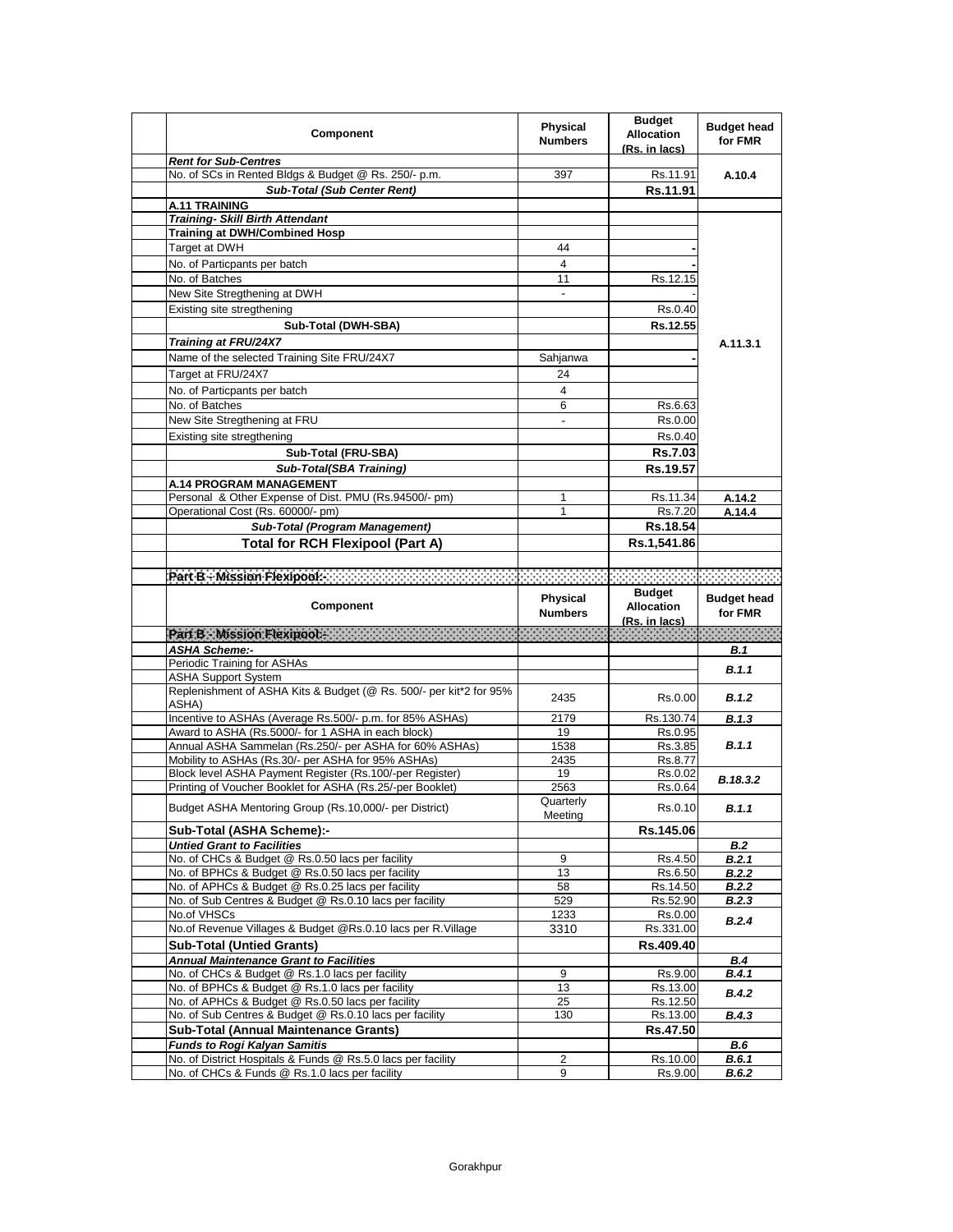| Component                                                                                                                                          | <b>Physical</b><br><b>Numbers</b> | <b>Budget</b><br><b>Allocation</b><br>(Rs. in lacs) | <b>Budget head</b><br>for FMR |
|----------------------------------------------------------------------------------------------------------------------------------------------------|-----------------------------------|-----------------------------------------------------|-------------------------------|
| No. of BPHCs & Funds @ Rs.1.0 lacs per facility                                                                                                    | 13                                | Rs.13.00                                            | B.6.3                         |
| No. of APHCs & Funds @ Rs.1.00 lacs per facility                                                                                                   | 58                                | Rs.58.00                                            | B.6.4                         |
| <b>Sub-Total (Funds for RKS)</b>                                                                                                                   |                                   | Rs.90.00                                            |                               |
| <b>Operationalisation of District Drug Warehouses</b>                                                                                              |                                   |                                                     |                               |
| Contractual Staff (@Rs.2.94 lacs/yr)                                                                                                               | 0                                 | Rs.0.00                                             | <b>B.21</b>                   |
| Contingency Expenses (@Rs.2.0 lacs/yr)                                                                                                             | 0                                 | Rs.0.00                                             |                               |
| Sub-Total (Ope. of District Drug Warehouses)                                                                                                       |                                   | <b>Rs.0.00</b>                                      |                               |
| Mobility Support to DWH & District Combined Hospital                                                                                               |                                   |                                                     | <b>B.27.8</b>                 |
| Mobility Support to DWH/DCH @Rs.18000/- Per month.                                                                                                 | 1                                 | Rs.2.16                                             |                               |
| Sub-Total (Funds for Mobility Support to DWH & DCH)                                                                                                |                                   | Rs.2.16                                             |                               |
| <b>Mobility Support for Monitoring &amp; Supervision.</b><br>Mobility Support to District Community Mobilizer (@Rs.800/-per day X<br>8 days/month) | $\mathbf{1}$                      | Rs.0.77                                             |                               |
| Mobility Support to District Account Manager (@Rs.800/-per day X 6<br>days/month)                                                                  | $\mathbf{1}$                      | Rs.0.58                                             | B.18.3.2                      |
| Mobility Support to District Programme Manager (@Rs.800/-per day X<br>8 days/month)                                                                |                                   | Rs.0.00                                             |                               |
| Sub-Total(Mobility Support for Monit. & Supervision)                                                                                               |                                   | <b>Rs.1.34</b>                                      |                               |
| <b>Supervision of ANM/ASHAs</b>                                                                                                                    |                                   |                                                     |                               |
| Vehicle for Mobility @Rs.18000/-month/block                                                                                                        | 19                                | Rs.41.04                                            | B.18.3.2                      |
| Sub-Total (Supervision of ANM/ASHAs)                                                                                                               |                                   | Rs.41.04                                            |                               |
| <b>Vehicle Support for Specialist</b>                                                                                                              |                                   |                                                     |                               |
| One Vehicle for 5 block level facility (@Rs.18000/-month)                                                                                          | 4                                 | Rs.8.64                                             | <b>B.27.8</b>                 |
| <b>Sub-Total (Vehicle Support for Specialist)</b>                                                                                                  |                                   | <b>Rs.8.64</b>                                      |                               |
| <b>Diesel for Generator for District Hospitals</b>                                                                                                 |                                   |                                                     |                               |
| Diesel Support for generator (@Rs.1 lac per month)                                                                                                 | 2                                 | Rs.24.00                                            | <b>B.28</b>                   |
| Sub-Total (Diesel Support for District Hospital)                                                                                                   |                                   |                                                     |                               |
|                                                                                                                                                    |                                   | <b>Rs.24.00</b>                                     |                               |
| Diesel Support for Generator in Fully Functional CHC.                                                                                              |                                   |                                                     |                               |
| Diesel Support for Fully functional CHC (@Rs.35000/-per month)                                                                                     | 9                                 | Rs.37.80                                            | <b>B.28</b>                   |
| Diesel Support for CHC functional in BPHC building (@Rs.13500/-per<br>month)                                                                       | 13                                | Rs.21.06                                            |                               |
| Sub-Total (Diesel Support for fully functional CHCs)                                                                                               |                                   | Rs.58.86                                            |                               |
| Saas Bahu Sammelans (1 each at District)                                                                                                           |                                   |                                                     | B.7.1                         |
| No. of Sammellans & Budget (@Rs. 1.50 lac. Per District)                                                                                           | 1                                 | Rs.1.50                                             |                               |
| Sub-Total (Saas Bahu Sammelan)                                                                                                                     |                                   | Rs.1.50                                             |                               |
| Tehsil level Pradhan Sammelan                                                                                                                      |                                   |                                                     | B.8.2                         |
| No. of Sammelans & Budget (@Rs.40,000 per Sammelan)                                                                                                | $\overline{7}$                    | Rs.2.80                                             |                               |
| Sub-Total (Tehsil level Pradhan Sammelan)                                                                                                          |                                   | <b>Rs.2.80</b>                                      |                               |
| <b>Organization of Swasthya Mela</b>                                                                                                               |                                   |                                                     |                               |
| Organization of S.Mela @Rs.20000/- Mela/Month at each block.                                                                                       | 19                                | Rs.45.60                                            | B.10.1                        |
| Sub-Total (Swasthya Mela)                                                                                                                          |                                   | Rs.45.60                                            |                               |
| <b>Concurrent Audit</b>                                                                                                                            |                                   |                                                     | B.27.5                        |
| Budget @ Rs. 4000/- per month for 12 months                                                                                                        | 1                                 | Rs.0.48                                             |                               |
| <b>Sub-Total (Concurrent Audit)</b>                                                                                                                |                                   | <b>Rs.0.48</b>                                      |                               |
| <b>Health Management Information System (HMIS):-</b>                                                                                               |                                   |                                                     |                               |
| Hiring of Vehicle for District HMIS Nodal Officer (@Rs.800/- Visit)                                                                                | 6                                 | Rs.0.58                                             |                               |
| Mobility Support for Block HMIS Nodal Officer (@Rs.600/-month)                                                                                     | 19                                | Rs.1.37                                             | <b>B.21</b>                   |
| Internet Connectivity @Rs.400/- per month/computer                                                                                                 | 21                                | Rs.1.01                                             |                               |
| Consumables & Stationary for Computer, printer (Rs.400/-per<br>month/facility)                                                                     | 21                                | Rs.1.01                                             |                               |
| Sub-Total (HMIS)                                                                                                                                   |                                   | Rs.3.96                                             |                               |
| <b>Programme Management:-</b>                                                                                                                      |                                   |                                                     |                               |
| <b>Expenses at Additional Director level:-</b>                                                                                                     |                                   |                                                     |                               |
| Mobility @Rs.2500/-per District per Month.                                                                                                         | 4                                 | Rs.1.20                                             |                               |
| Contingency Expenses @Rs.5000/- month.                                                                                                             | 1                                 | Rs.0.60                                             | B.27.6                        |
| Sub-Total (Exp.at Addl.Director level)-                                                                                                            |                                   | Rs.1.80                                             |                               |
| <b>Operational Cost for Block Project Management Unit</b>                                                                                          |                                   |                                                     |                               |
| Honoraria to Block Data Assistant @Rs.8000/-Per Month                                                                                              | 19                                | Rs.18.24                                            |                               |
|                                                                                                                                                    |                                   |                                                     | B.27.1                        |
| Communication support to Block Program Manager @Rs.500/-P.M.                                                                                       | 19                                | Rs.1.14                                             |                               |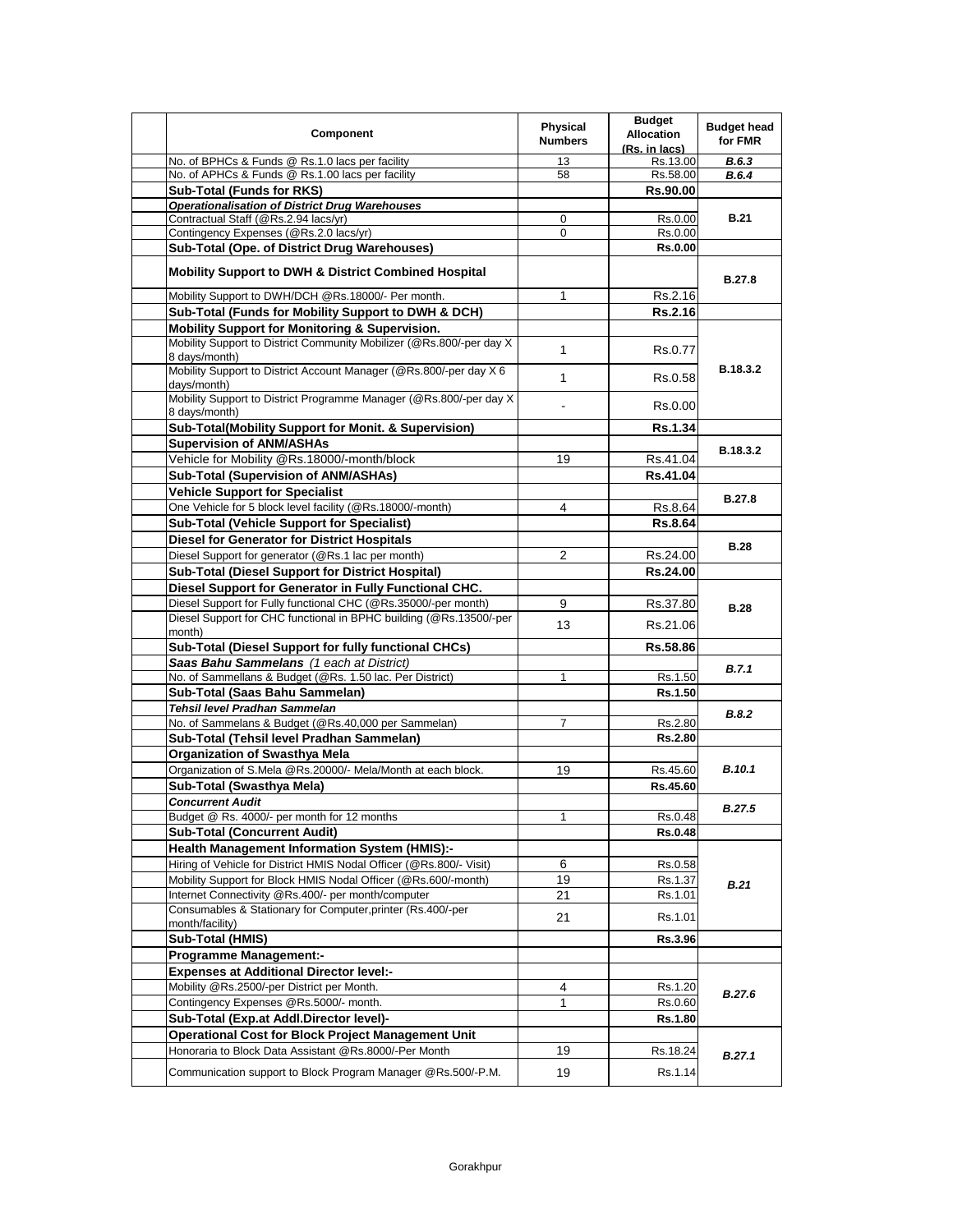|     | Component                                                                                                                                                                                                                                                                          | Physical<br><b>Numbers</b> | <b>Budget</b><br><b>Allocation</b><br>(Rs. in lacs) | <b>Budget head</b><br>for FMR |
|-----|------------------------------------------------------------------------------------------------------------------------------------------------------------------------------------------------------------------------------------------------------------------------------------|----------------------------|-----------------------------------------------------|-------------------------------|
|     | Sub-Total (Operational Cost for BPMU)                                                                                                                                                                                                                                              |                            | Rs.19.38                                            |                               |
|     | <b>Provision of Contractual Staff (AYUSH)</b>                                                                                                                                                                                                                                      |                            |                                                     |                               |
|     | <b>Position</b>                                                                                                                                                                                                                                                                    | No.                        | <b>Budget</b>                                       |                               |
|     | ISM Lady Doctors (@ Rs.24,000/- per month)                                                                                                                                                                                                                                         | 16                         | Rs.122.40                                           | <b>B.14.4</b>                 |
|     | AYUSH Doctors (@ Rs.24,000/- per month)                                                                                                                                                                                                                                            | 44                         |                                                     |                               |
|     | AYUSH Pharmacists (@ Rs.9,000/- per month)                                                                                                                                                                                                                                         | 17                         | Rs.16.56                                            | B.14.1                        |
|     | Sub-Total (Contractual Staff - AYUSH)                                                                                                                                                                                                                                              |                            | Rs.138.96                                           |                               |
|     | Integrated Skill Refresher Training for ANM & LHV.                                                                                                                                                                                                                                 |                            |                                                     |                               |
|     | Total Work load for the year                                                                                                                                                                                                                                                       | 80                         |                                                     | B.16.3.1                      |
|     | Total no. of Proposed Batches & Budget @Rs.165950/- per batch.                                                                                                                                                                                                                     | 5                          | Rs.8.30                                             |                               |
|     | Sub-Total (Integrated skill training for ANM/LHV)                                                                                                                                                                                                                                  |                            | Rs.8.30                                             |                               |
|     | Infrastructure & Manpower for UIP                                                                                                                                                                                                                                                  |                            |                                                     |                               |
|     | Mobile Workshop at Regional Depot @Rs.4 Lac.                                                                                                                                                                                                                                       | 0                          | Rs.0.00                                             |                               |
|     | Renovation & Electrification of WIC/WIF                                                                                                                                                                                                                                            | 1                          | Rs.0.70                                             |                               |
|     | Expansion of Cold Chain Store at Regional/Divisional Depo                                                                                                                                                                                                                          | 1                          | Rs.0.50                                             |                               |
|     | Expansion of Cold Chain Workshop @Rs.50000/-year/District.                                                                                                                                                                                                                         | 1                          | Rs.0.50                                             | B.26.5                        |
|     | Mobility Support to Block (1 Vehicle @Rs.800/-per block for 6 days in                                                                                                                                                                                                              |                            |                                                     |                               |
|     | a month for 12 months)                                                                                                                                                                                                                                                             | 19                         | Rs. 10.94                                           |                               |
|     | IVRS System for Tracking of Beneficiaries.                                                                                                                                                                                                                                         | 0                          | Rs.0.00                                             | B.18.3.2                      |
|     | Sub - Total (Infrasturcture & Manpower for UIP)                                                                                                                                                                                                                                    |                            | Rs.12.64                                            |                               |
|     | <u> A SA SA SA SA SA SA SA SA SA SA S</u>                                                                                                                                                                                                                                          |                            | <u>a sa sa</u>                                      |                               |
|     | Total for Mission Flexipool (Part B) [19] Total for Mission Flexipool (Part B)                                                                                                                                                                                                     |                            | Rs.1,063.43                                         |                               |
|     |                                                                                                                                                                                                                                                                                    |                            |                                                     |                               |
| SI. | Component                                                                                                                                                                                                                                                                          | Physical<br><b>Numbers</b> | <b>Budget</b><br><b>Allocation</b><br>(Rs. in lacs) |                               |
|     |                                                                                                                                                                                                                                                                                    |                            |                                                     |                               |
|     | Routine Immunization (Part C)                                                                                                                                                                                                                                                      |                            |                                                     |                               |
|     | Total Number of Immunization Sessions to be organized in the District                                                                                                                                                                                                              | 34316<br>Sessions/Year     |                                                     |                               |
|     | Mobility support for supervision: Supervisory visits by district level<br>officers for monitoring and supervision of RI @ Rs 50000 /District for<br>district level officers (this includes POL and maintenance) per year                                                           | 1                          | Rs.0.50                                             |                               |
|     | Alternate Vaccine delivery @ Rs 50/- sessionx 3 months(April-June)<br>+2 Vehicles /Blocks for 8 days /month for 9 months (July-March 10)                                                                                                                                           | 34316<br>Sessions/Year     | Rs.17.16                                            |                               |
|     | Focus on Urban slum & underserved areasHiring an ANM @<br>Rs.300/session for four sessions/month/slum of 10000 population and<br>Rs.200/- per month as contingency per slum of i.e. total expense of<br>Rs. 1400/- per month per slum of 10000 population                          | 3500 Sessions<br>/year     | Rs.12.25                                            |                               |
|     | Mobilization of children by ASHA /RI Mobilizer @ Rs 150/- per session                                                                                                                                                                                                              | 34316<br>Sessions/Year     | Rs.51.47                                            |                               |
|     | Support for Computer Assistant for RI reporting (with annual<br>increment of 10% wef from 2010-11Districts @ Rs 8000- 10,000 p.m                                                                                                                                                   | 1                          | Rs.1.06                                             |                               |
|     | Printing and dissemination of tally sheets, monitoring forms, etc. @<br>Rs 1 /beneficiary                                                                                                                                                                                          | 149776<br>Benefiaceries    | Rs.1.50                                             |                               |
|     | Quarterly Review & feedback meeting exclusive for RI at district level<br>with one Block MOIC, ICDS CDPO and other stakeholders<br>stakeholders @ Rs 100/- per participant for meeting expenses (lunch,<br>organizational expenses)                                                | 57                         | Rs.0.23                                             |                               |
|     | Quarterly Review Meetings at Block level Quarterly Review &<br>feedback meeting for exclusive for RI at Block level @Rs 50/-ppas<br>honorarium for ASHA (travel)and Rs 25 /-person at the disposal of<br>MOIC for meeting expenses (refreshments, stationary and Misc<br>expences) | 3182                       | Rs.4.15                                             |                               |
|     | District level orientation training for 2 days of ANM, Multipurpose<br>Health worker @ Rs67300/batch for x 384 Batch with 20 participants<br>in each batch                                                                                                                         | 13 Batch                   | Rs.8.75                                             |                               |
|     | One day cold chain handelers training for block level cold chain<br>handlers @ Rs. 26,000 per batch and Rs 3000 for Observer<br>nominated by State                                                                                                                                 | 1 Batch                    | Rs.0.29                                             |                               |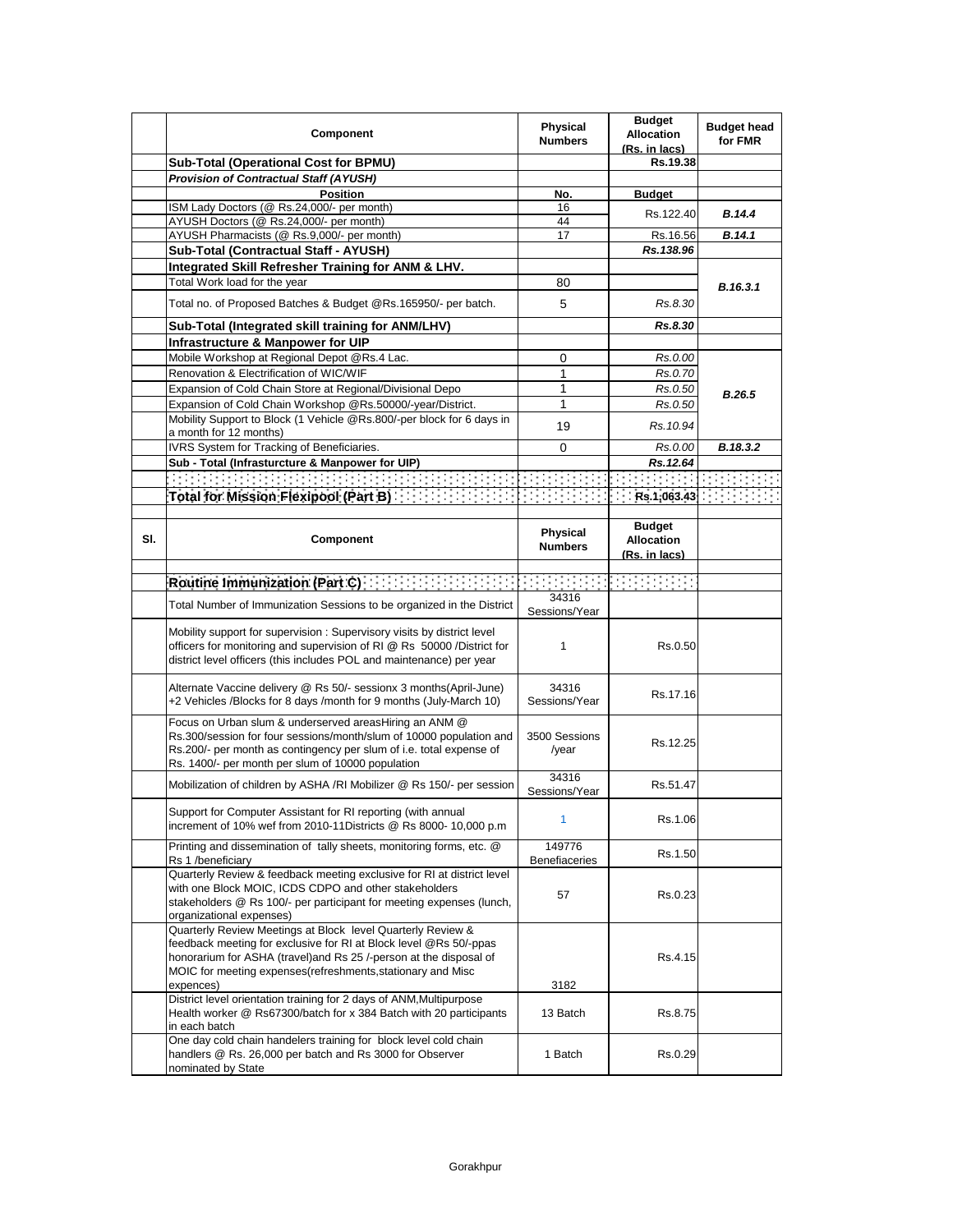|            | Component                                                                                                                                                                                                                        | <b>Physical</b><br><b>Numbers</b> | <b>Budget</b><br><b>Allocation</b><br>(Rs. in lacs) | <b>Budget head</b><br>for FMR |
|------------|----------------------------------------------------------------------------------------------------------------------------------------------------------------------------------------------------------------------------------|-----------------------------------|-----------------------------------------------------|-------------------------------|
|            | One day Training of block level data handlers by DIO and District Cold<br>chain Officer to train about the reporting formats of Immunization and<br>NRHM Rs 300/Participant/Block                                                | 19                                | Rs.0.06                                             |                               |
|            | Microplanning at SC levelRs 100/- per subcentre (meeting at block<br>level, logistic)                                                                                                                                            | 529                               | Rs.0.53                                             |                               |
|            | Microplanning at Block & District levelFor consolidation of microplan<br>at PHC/CHC level @ Rs 1000/- block & at district level @ Rs 2000/-<br>per district                                                                      | 1District & 19<br><b>Block</b>    | Rs.0.21                                             |                               |
|            | Consumables for computer including provision for internet access for<br>RIMSRs 400/- Month / Districts                                                                                                                           | 1                                 | Rs.0.05                                             |                               |
|            | Red/Black Plastic bags etc, 2 bags per session @ Rs. 2/Bag                                                                                                                                                                       | 34316<br>Sessions/Year            | Rs.1.65                                             |                               |
|            | Purchase of Bleach/Hypochlorite solution Rs. 500/vaccine storage<br>point/year X 1000 vaccine storage points                                                                                                                     | 23 Vaccine<br>storage points      | Rs.0.12                                             |                               |
|            | Purchase of Twin bucket Rs 400 per PHC/CHC per year                                                                                                                                                                              | 23 Vaccine<br>storage points      | Rs.0.09                                             |                               |
|            | Funds for purchase of small polythene zipper bags to keep vaccines<br>in the vaccine carriers Rs. 0.5/polythene bag X total number of<br>sessions/year +10% wastage                                                              | 34316<br>Sessions/Year            | Rs.0.21                                             |                               |
|            | Funds for preparing disposal pit for disposal of sharp immunization<br>waste. Rs. 3500/pit X 500 vaccine storage points                                                                                                          | 12 Pits                           | Rs.0.40                                             |                               |
|            | <b>RI</b> subtotal<br><b>Cold Chain maintenance</b>                                                                                                                                                                              |                                   | Rs.100.68                                           |                               |
|            | Cold chain maintenance@Rs 500/Block & Rs 10,000/District/Year                                                                                                                                                                    | 1District & 19<br><b>Block</b>    | Rs.0.25                                             |                               |
|            | POL for vaccine delivery from State to District and from district to<br>PHC/CHCs @ Rs. 100000/- district/Year)                                                                                                                   | 1District                         | Rs.1.00                                             |                               |
|            | <b>Subtotal Cold Chain</b>                                                                                                                                                                                                       |                                   | Rs.1.25                                             |                               |
|            | <b>Budget to be released to Division</b><br>Three day training of Medical Officers on RI using revised MO training<br>module-Gorakhpur 7 Batches, Azamgarh 9 Batches and Basti 7<br>batches will be conducted at RFPTC Gorakhpur | 7+9+7Batches                      | Rs 33.35                                            |                               |
|            | TOT batch for cold chain handlers training                                                                                                                                                                                       | 0                                 | Rs.0.00                                             |                               |
|            | Operational expenses at Divisional level                                                                                                                                                                                         | 1 unit                            | Rs.0.25                                             |                               |
|            | <b>Subtotal to Division</b><br>Sub Total (Part C)                                                                                                                                                                                |                                   | Rs.33.60<br>Rs.135.53                               |                               |
|            |                                                                                                                                                                                                                                  |                                   |                                                     |                               |
|            | Part D - National Program                                                                                                                                                                                                        |                                   |                                                     |                               |
|            | 1. NPCB                                                                                                                                                                                                                          |                                   |                                                     |                               |
| SI.        | Component                                                                                                                                                                                                                        | <b>Physical</b><br><b>Numbers</b> | <b>Budget</b><br><b>Allocation</b><br>(Rs. in lacs) | <b>Budget Head</b><br>for FMR |
| 1.1        | Govt Sector 30% of Tot. Trgt @531/cat.oprt.(IOL)                                                                                                                                                                                 | 5588                              | 2967228                                             |                               |
| 1.2<br>1.3 | NGO Sector 20% of Tot Trgt @ 656/Cat. Oprt.(IOL)<br>Pvt. Sector 50% of Tot trgt.                                                                                                                                                 | 3725<br>9322                      | 2443600<br>0                                        |                               |
|            | <b>Sub Total</b>                                                                                                                                                                                                                 | 18635                             | 5410828                                             |                               |
| 2          | SES (Free Spec. to Children) @ of 100/-Spec                                                                                                                                                                                      | 1595                              | 0                                                   |                               |
| 3          | Vision Centre @ 50,000/Centre Equipment                                                                                                                                                                                          | 1 Govt/NGO                        | 50000                                               |                               |
| 4          | Operations other than Cataract                                                                                                                                                                                                   | 307                               | 307000                                              |                               |
| 5          | Eye Collection @ 500/Cornea.                                                                                                                                                                                                     | $\Omega$                          | 0                                                   |                               |
|            | Total allocated for the District in Rs.                                                                                                                                                                                          | 20537                             | 5767828                                             |                               |
|            | 2. RNTCP(GFATM)                                                                                                                                                                                                                  |                                   |                                                     |                               |
| SI.        | Component                                                                                                                                                                                                                        | Physical<br><b>Numbers</b>        | <b>Budget</b><br><b>Allocation</b><br>(Rs. in lacs) | <b>Budget Head</b><br>for FMR |
|            | 1 CIVIL WORKS                                                                                                                                                                                                                    |                                   | 235200                                              |                               |
|            | 2 LABORATORY MATERIALS                                                                                                                                                                                                           |                                   | 540000                                              |                               |
|            | 3 HONERARIUM<br>4 IEC/ PUBLICITY                                                                                                                                                                                                 |                                   | 483525<br>354100                                    |                               |
|            | 5 EQUIPMENT MAINTENANCE                                                                                                                                                                                                          |                                   | 147600                                              |                               |
|            | 6 TRAINING                                                                                                                                                                                                                       |                                   | 400095                                              |                               |
| 7          | POL & VEHICLE MAINTENANCE                                                                                                                                                                                                        |                                   | 180000                                              |                               |
|            | <b>8 VEHICLE HIRING CHARGES</b>                                                                                                                                                                                                  |                                   | 396000                                              |                               |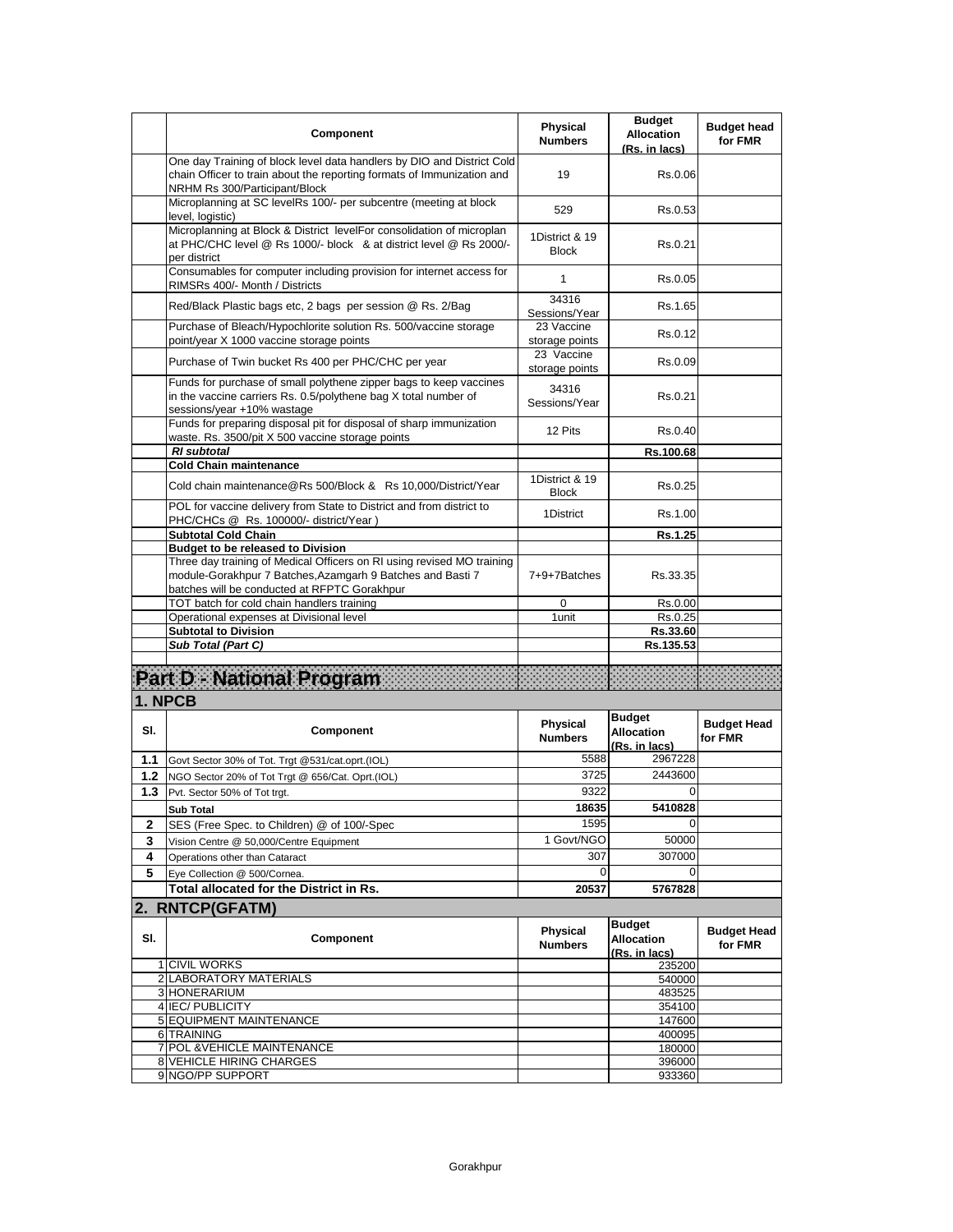|         | Component                                                            | <b>Physical</b><br><b>Numbers</b> | <b>Budget</b><br><b>Allocation</b><br>(Rs. in lacs) | <b>Budget head</b><br>for FMR |
|---------|----------------------------------------------------------------------|-----------------------------------|-----------------------------------------------------|-------------------------------|
|         | 10 MISCELLANEOUS EXPENSES                                            |                                   | 473560                                              |                               |
|         | 11 CONTRACTUAL SERVICES                                              |                                   | 3450000                                             |                               |
|         | 12 PRINTING                                                          |                                   | 303750                                              |                               |
|         | 13 RESEARCH & STUDIES                                                |                                   |                                                     |                               |
|         | <b>14 MEDICAL COLLEGES</b>                                           |                                   | 341000                                              |                               |
|         | 15 PROCUREMENT OF VEHICLES                                           |                                   | $\Omega$                                            |                               |
|         | 16 PROCUREMENT OF EQUIPMENT                                          |                                   |                                                     |                               |
|         | Sub-TOTAL                                                            |                                   | 8238190                                             |                               |
|         | <b>Grand Total</b>                                                   |                                   | 8238190                                             |                               |
| 3. NLEP |                                                                      |                                   |                                                     |                               |
|         | <b>Activities</b>                                                    | <b>Physical Targets Financial</b> |                                                     |                               |
|         |                                                                      |                                   | <b>Allocation</b>                                   |                               |
|         | 1 Contractual Services- Driver                                       |                                   |                                                     |                               |
|         | Remuneration @ Rs. 7,000/= P.M.                                      | 2                                 | 168000                                              |                               |
|         | Sub total                                                            |                                   | 168000                                              |                               |
|         | 2 Office Maintenance                                                 |                                   |                                                     |                               |
|         | Telephone/Fax/Internet @ Rs. 15,000/= P.A.                           |                                   | 15000                                               |                               |
|         | Office Operation & Maintenance @ Rs. 18,000/= P.A.                   |                                   | 18000                                               |                               |
|         | Consum-ables Stationery @ Rs. 24,000 P.A.                            |                                   | 24000                                               |                               |
|         | Maintenance of Office Equipment & Furniture etc.                     |                                   | 15000                                               |                               |
|         | Sub total                                                            |                                   | 72000                                               |                               |
|         | 3 Mobility-                                                          |                                   |                                                     |                               |
|         | Vehicle operation / hiring of 1 Vehicle @ Rs 75000 P.A.              |                                   | 75000                                               |                               |
|         | Sub total                                                            |                                   | 75000                                               |                               |
|         | 4 Training                                                           |                                   |                                                     |                               |
|         | 4 Days' Training of newly recruited Medical Officers @ Rs 28,000 per |                                   |                                                     |                               |
|         | batch of 30 trainees                                                 | 30                                | 28000                                               |                               |
|         | 3 Days' Training of newly recruited Health Workers @ Rs 24,000 per   |                                   |                                                     |                               |
|         | batch of 30 trainees                                                 | 30                                | 24000                                               |                               |
|         | 2 Days' Refresher Training of Medical Officers @ Rs 16,000 per batch |                                   |                                                     |                               |
|         | of 30 trainees                                                       | 60                                |                                                     |                               |
|         | 2 Days' Refresher Training of Health Workers @ Rs 16,000 per batch   |                                   |                                                     |                               |
|         | of 30 trainees                                                       | 120                               | 96000                                               |                               |
|         | Sub total                                                            |                                   | 148000                                              |                               |
|         | 5 Procurement                                                        |                                   |                                                     |                               |
|         | Supportive medicines and other items for patients @ Rs39 per patient |                                   |                                                     |                               |
|         | under treatment                                                      |                                   | 22400                                               |                               |
|         | Splints, Crutches, Items for Deformity Patients Rs. 15/= per patient |                                   |                                                     |                               |
|         | under treatment                                                      |                                   | 9000                                                |                               |
|         | Patient Welfare Rs. 26/= per patient under treatment                 |                                   | 14800                                               |                               |
|         | Printing of forms @ Rs. 39/= per patient under treatment             |                                   | 22400                                               |                               |
|         | Sub total<br><b>6 IEC Activities</b>                                 |                                   | 68600                                               |                               |
|         | Rallies @ Rs. 5,000/= each                                           |                                   | 10000                                               |                               |
|         | School Quiz @ Rs. 1000/= each                                        | 2<br>10                           | 10000                                               |                               |
|         | IPC workshops of ASHA @ Rs. 5000/= each                              | 2                                 | 10000                                               |                               |
|         | Health Mela in local festivals, Melas etc. @ Rs. 5,000/= each        |                                   | 5000                                                |                               |
|         | Sub total                                                            |                                   | 35000                                               |                               |
|         | 7 Urban Leprosy Project                                              |                                   |                                                     |                               |
|         | <b>Supportive Medicines</b>                                          |                                   | 18000                                               |                               |
|         | Monitoring & Supervision                                             |                                   | 12000                                               |                               |
|         | MDT delivery & follow-up services                                    |                                   | 28200                                               |                               |
|         | Sub total                                                            |                                   | 58200                                               |                               |
|         | 8 Incentive to Ashas                                                 |                                   | 58000                                               |                               |
|         | 9 Review Meetings                                                    |                                   | 18000                                               |                               |
|         | 10 Disability Prevention & Medical Rehabilitation                    |                                   |                                                     |                               |
|         | Screening Camp for selection of RCS patients                         |                                   | 20000                                               |                               |
|         | Screening Camp - miscellaneous expenses                              |                                   | 20000                                               |                               |
|         | Screening Camp- Self Care Kits & patient Welfare items               |                                   | 20000                                               |                               |
|         | Sub total                                                            |                                   | 60000                                               |                               |
|         | 11 Cash Assistance                                                   |                                   |                                                     |                               |
|         | Cash assistance- POL for Vehicle                                     |                                   | 30000                                               |                               |
|         | Cash assistance- TA DA for Leprosy Staff                             |                                   | 60000                                               |                               |
|         | Sub total                                                            |                                   | 90000                                               |                               |
|         | <b>Grand Total</b>                                                   |                                   | 850800                                              |                               |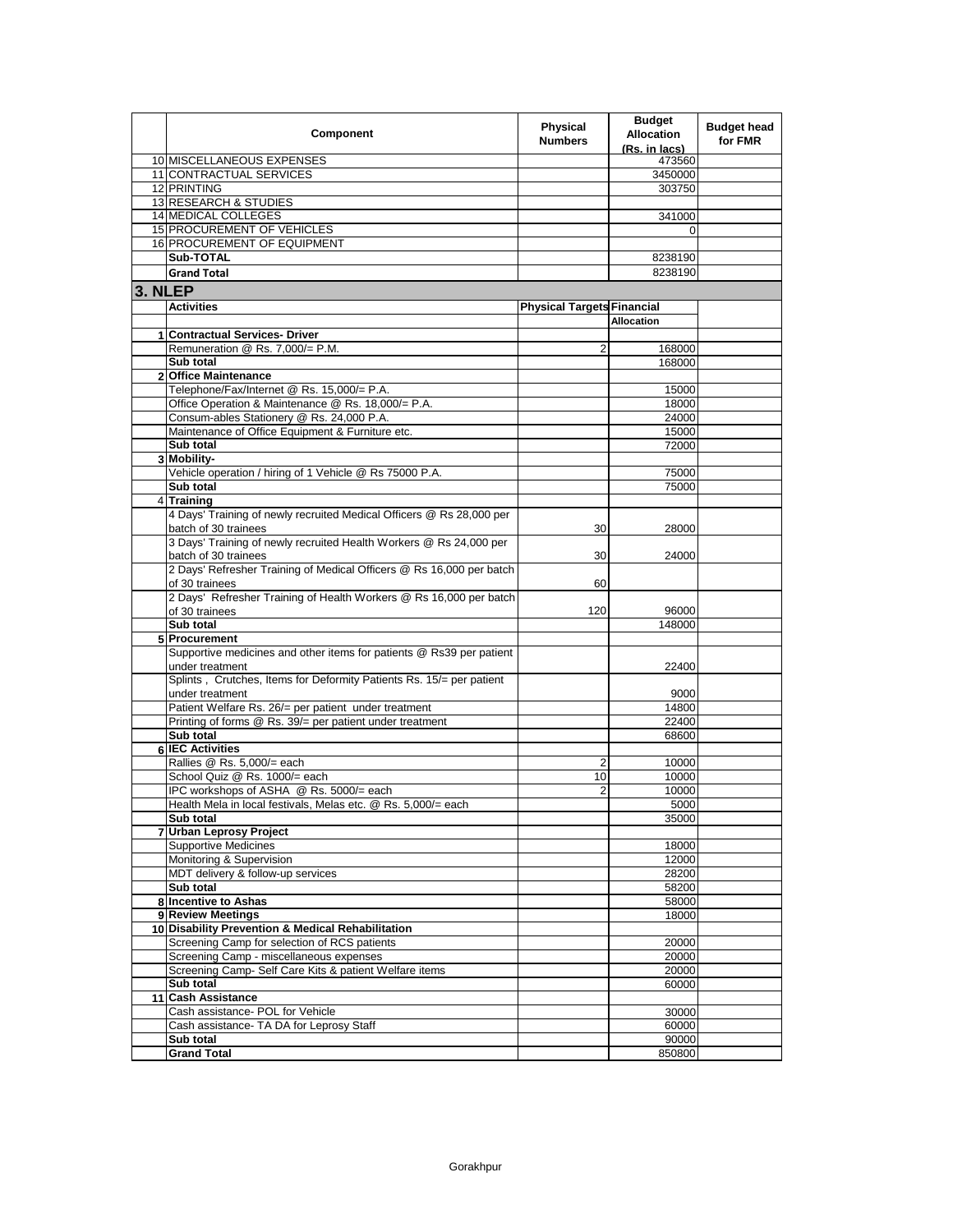|            | Component                                                                              | <b>Physical</b><br><b>Numbers</b> | <b>Budget</b><br><b>Allocation</b><br>(Rs. in lacs) | <b>Budget head</b><br>for FMR |
|------------|----------------------------------------------------------------------------------------|-----------------------------------|-----------------------------------------------------|-------------------------------|
|            | <b>4. NVBDCP</b>                                                                       |                                   |                                                     |                               |
| S1.<br>No. | <b>Activity Proposed</b>                                                               | Physical<br><b>Numbers</b>        | <b>Budget</b><br>Allocation (Rs.<br>In lacs)        | <b>Budget head</b><br>for FMR |
|            | 1 DBS (Domestic Budgetary Support)                                                     |                                   |                                                     |                               |
|            | 1.1 Malaria                                                                            |                                   |                                                     |                               |
|            | Incentive to ASHA                                                                      |                                   |                                                     |                               |
|            | Training                                                                               |                                   |                                                     |                               |
|            | Monitoring & Supervision                                                               |                                   | 45000                                               |                               |
|            | BCC/IEC Anti Malaria Month                                                             |                                   | 20000                                               |                               |
|            | Malaria: Total                                                                         |                                   | 65000                                               |                               |
|            | 1.2 Elimination of Lymphatic Filarisis                                                 |                                   |                                                     |                               |
|            | Training of MO's                                                                       |                                   | 53536                                               |                               |
|            | Training of Paramedical /Supervisor                                                    |                                   | 160608                                              |                               |
|            | <b>Night Survey</b>                                                                    |                                   | 47000                                               |                               |
|            | POL/Mobility                                                                           |                                   | 85000                                               |                               |
|            | <b>Training of drug Disrtibuters</b>                                                   |                                   | 345744                                              |                               |
|            | Honorarium of drug distributers                                                        |                                   | 965202                                              |                               |
|            | Honorrium of Supervisors                                                               |                                   | 112847                                              |                               |
|            | <b>Morbity Management</b>                                                              |                                   | 80000                                               |                               |
|            | Inter Sectoral Conver. & social mobilization in Ly. Filariasis<br>from malaria IEC/BCC |                                   | 260000                                              |                               |
|            | Filaria: Total                                                                         |                                   | 2109937                                             |                               |
|            | 1.3 Dengue/ Chikungunya                                                                |                                   |                                                     |                               |
|            | Apex Referral Lab                                                                      |                                   |                                                     |                               |
|            | sentinel surveillance Hospital                                                         |                                   |                                                     |                               |
|            | Epidemic Preparedness & rapid response                                                 |                                   |                                                     |                               |
|            | Training Workshop                                                                      |                                   |                                                     |                               |
|            | Dengue/ Chikungunya from malaria IEC/BCC                                               |                                   |                                                     |                               |
|            | Dengue/ Chikungunya: Total                                                             |                                   | 0                                                   |                               |
|            | $1.4$ AES/JE                                                                           |                                   |                                                     |                               |
|            | Strengthing of Surveillance Treatment facilities                                       |                                   | 100000                                              |                               |
|            | Strengthing of Surveillance diagnosis JE lab facilities                                |                                   | 50000                                               |                               |
|            | Capacity building / Traiging                                                           |                                   | $\mathbf 0$                                         |                               |
|            | monitoring and Supervision                                                             |                                   | 185000                                              |                               |
|            | Communi. Awareness in JE/AES from Malaria IEC/BCC                                      |                                   | 200000                                              |                               |
|            | AES/JE: Total                                                                          |                                   | 535000                                              |                               |
|            | 2 Kala-azar                                                                            |                                   |                                                     |                               |
|            | Kalazar Survey                                                                         |                                   |                                                     |                               |
|            | Kalazar Fortnight Campain                                                              |                                   |                                                     |                               |
|            | IEC/BCC                                                                                |                                   |                                                     |                               |
|            | Labour Charges                                                                         |                                   |                                                     |                               |
|            | Total Kala-azar                                                                        |                                   | 0                                                   |                               |